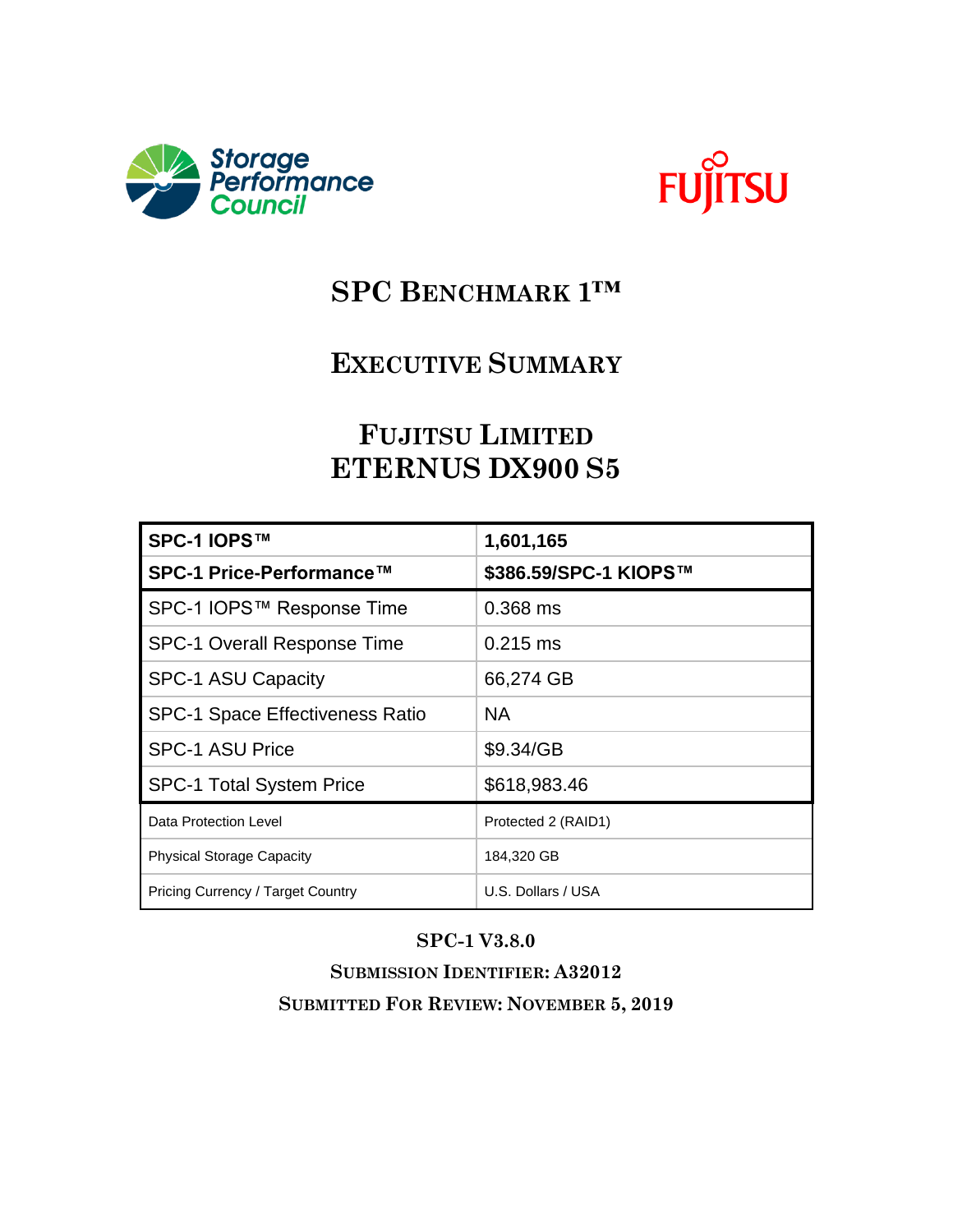#### **Benchmark Configuration Diagram**

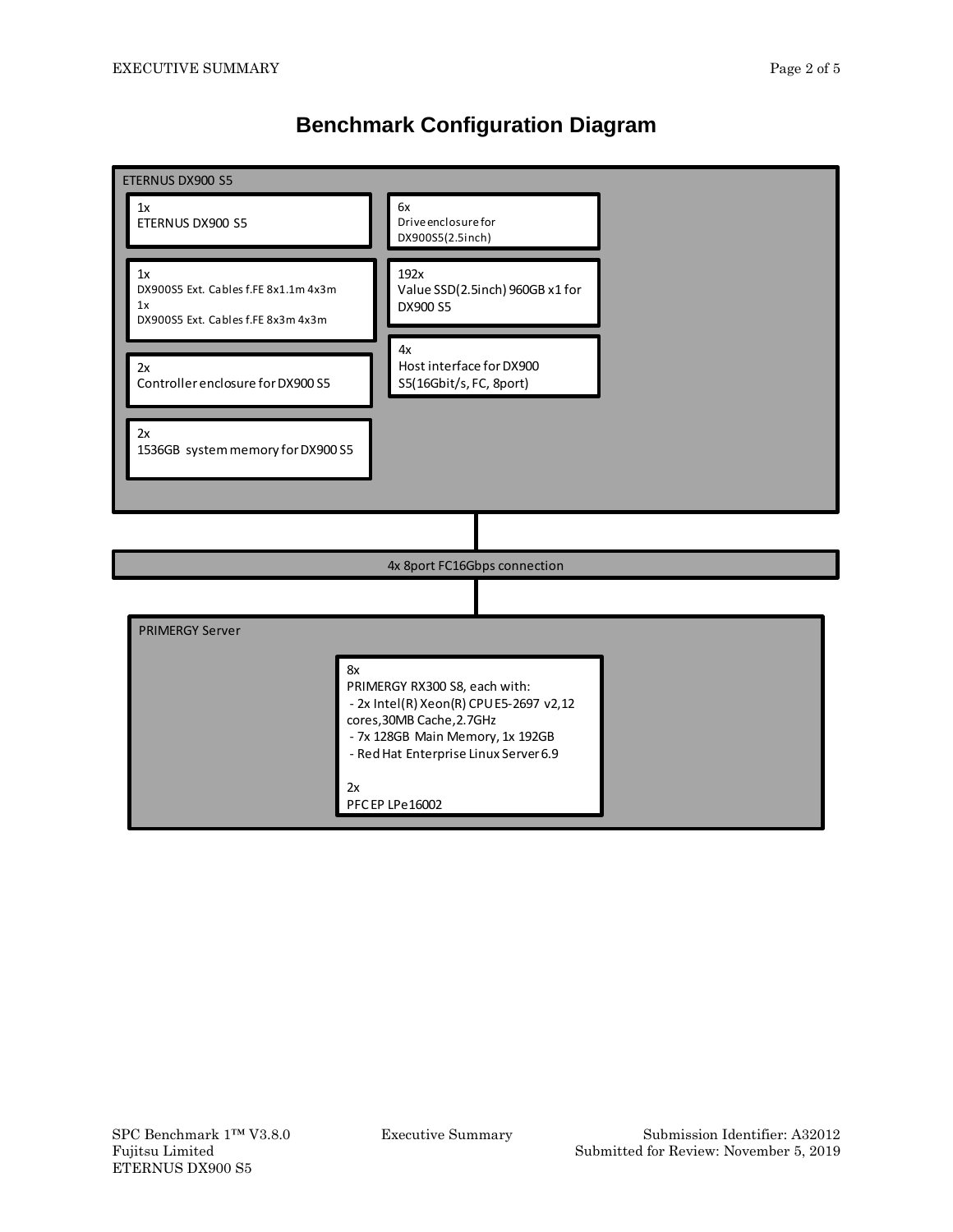#### **Tested Storage Product Description**

Fujitsu Storage ETERNUS DX900 S5 is an Enterprise-grade, midrange hybrid storage system that offers modular scalability, leading performance headroom and relentless business continuity capabilities. Latest data reduction technologies and fully automated quality-of-service functions make ETERNUS DX900 S5 ideal for the data management of business-critical core applications as well as of large and fast-growing amounts of unstructured data. Various types of disk and flash drives can be combined flexibly to balance capacity, data access speed and cost for specific business needs.

For additional detail, please visit:

[https://www.fujitsu.com/global/products/computing/storage/disk/eternus-dx/dx900](https://www.fujitsu.com/global/products/computing/storage/disk/eternus-dx/dx900-s5/index.html) [s5/index.html](https://www.fujitsu.com/global/products/computing/storage/disk/eternus-dx/dx900-s5/index.html)

### **Priced Storage Configuration Components**

| 16x Emulex LPe16002B-M6-F 16Gb 2-port PCIe Fibre Channel Adapter |  |  |
|------------------------------------------------------------------|--|--|
| 1x DX900 S5 with:                                                |  |  |
| 2x Controller Enclosure Module, each with:                       |  |  |
| 2x Controller Module, each with:                                 |  |  |
| 768 GB cache                                                     |  |  |
| 2x Channel Adapter, each with:                                   |  |  |
| 4x 16 Gbps Fibre Channel Host Ports                              |  |  |
| 192x 960 GB SSD Storage Devices (without Hot Spare)              |  |  |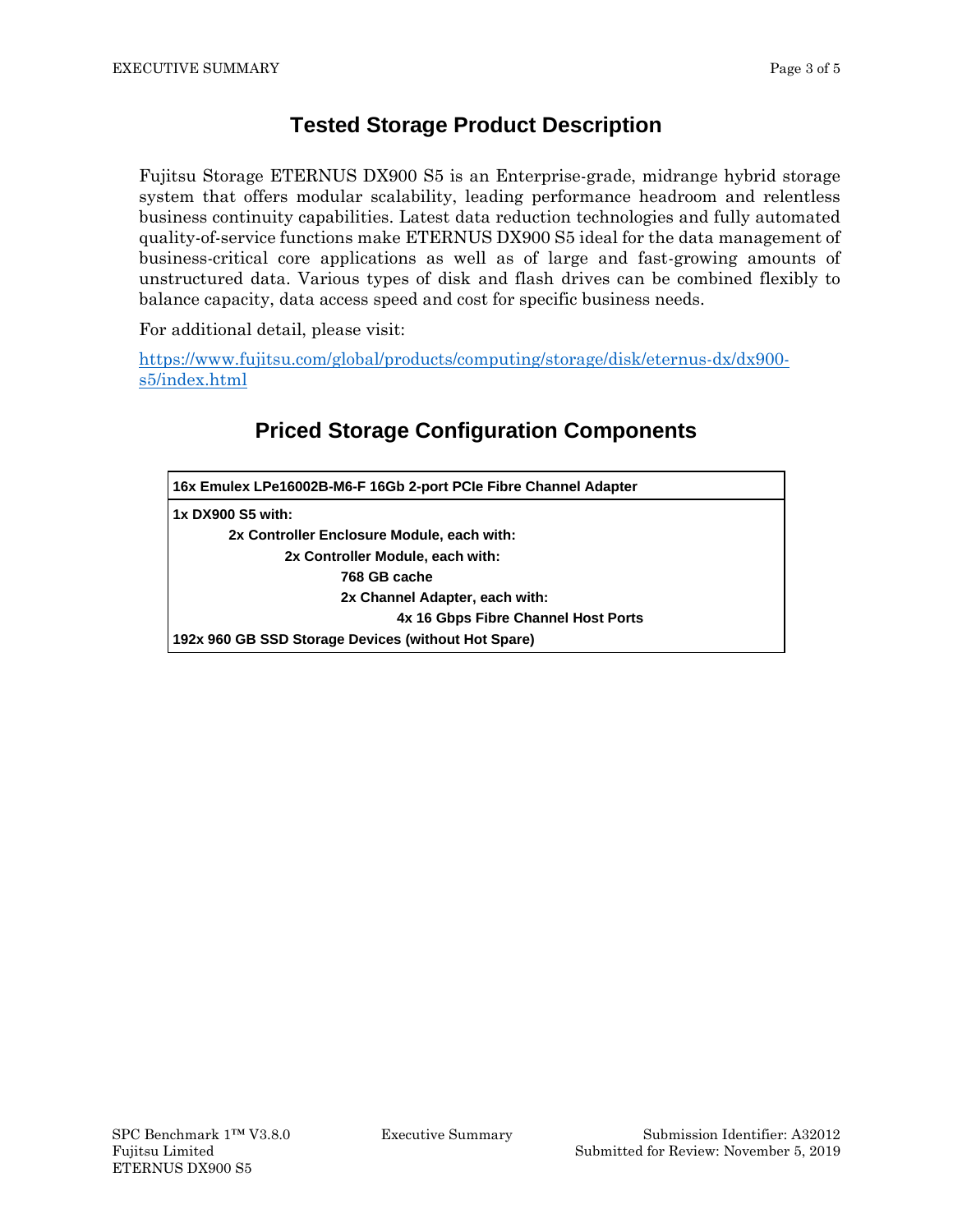| Part No.                                   | <b>Description</b>                                                                                 | <b>Source</b> | Qtv            | <b>Unit Price</b> | <b>Ext. Price</b> | Disc.      | <b>Disc. Price</b> |
|--------------------------------------------|----------------------------------------------------------------------------------------------------|---------------|----------------|-------------------|-------------------|------------|--------------------|
| <b>Hardware &amp; Software</b>             |                                                                                                    |               |                |                   |                   |            |                    |
| ET905SAU                                   | ETERNUS DX900 S5                                                                                   | $\mathbf{1}$  | $\mathbf{1}$   | 33,610.00         | 33,610.00         | 53%        | 15,796.70          |
| <b>ETRCAU</b>                              | Controller enclosure for DX900 S5                                                                  | $\mathbf{1}$  | $\overline{2}$ | 49,040.00         | 98,080.00         | 53%        | 46,097.60          |
| <b>ETREADU</b>                             | Drive enclosure for DX500/DX600/DX900 S5(2.5inch)                                                  | $\mathbf{1}$  | 6              | 4,470.00          | 26,820.00         | 53%        | 12,605.40          |
| ETRKC30U                                   | AC100/200V Power Cord for AF650 S3,<br>DX500/DX600/DX900 S5(IEC60320 C14, 3m)                      | $\mathbf{1}$  | 10             | 160.00            | 1,600.00          | 53%        | 752.00             |
| ETRHH8                                     | Host interface for DX500/DX600/DX900 S5(16Gbit/s,<br>FC, 8port)                                    | $\mathbf{1}$  | $\overline{4}$ | 6,080.00          | 24,320.00         | 53%        | 11,430.40          |
| ETRM9C                                     | 1536GB system memory for DX900 S5                                                                  | $\mathbf{1}$  | $\overline{2}$ | 104,710.00        | 209,420.00        | 53%        | 98,427.40          |
| ETRSA9                                     | Value SSD(2.5inch) 960GB x1 for<br>DX500/DX600/DX900 S5                                            | $\mathbf{1}$  | 192            | 3,680.00          | 706,560.00        | 53%        | 332,083.20         |
| ETRRASU                                    | 19-inch rack (Standard door, 2000mm, Base rack with<br>stabilizers)                                | $\mathbf{1}$  | $\mathbf{1}$   | 4,070.00          | 4,070.00          | 53%        | 1,912.90           |
| ETRP48U                                    | Power distribution unit for AF650 S3,<br>DX500/DX600/DX900 S5(AC24A/200-240V, 2U,<br>16Outlets)    | $\mathbf{1}$  | $\overline{2}$ | 1,870.00          | 3,740.00          | 53%        | 1,757.80           |
| ETRKB11                                    | Cable set between frontend enclosure and controller<br>enclosures for DX900 S5(1.1m/3m)            | $\mathbf{1}$  | $\mathbf{1}$   | 2,410.00          | 2,410.00          | 53%        | 1,132.70           |
| ETRKB30                                    | Cable set between frontend enclosure and controller<br>enclosures for DX900 S5(3m/3m)              | $\mathbf{1}$  | $\mathbf{1}$   | 3,200.00          | 3,200.00          | 53%        | 1,504.00           |
| 13-FPIMD50LCLLC010-OM2                     | FC cable MMF 10 m, Connector LC-LC, OM2                                                            | $\mathbf{1}$  | 32             | 40.00             | 1,280.00          | 53%        | 601.60             |
| S26361-F4994-E2                            | PFC EP LPe16002                                                                                    | $\mathbf{1}$  | 16             | 938.00            | 15,008.00         | 53%        | 7,053.76           |
| <b>Hardware &amp; Software Subtotal</b>    |                                                                                                    |               |                |                   | 531,155.46        |            |                    |
| <b>Support &amp; Maintenance</b>           |                                                                                                    |               |                |                   |                   |            |                    |
|                                            | ETERNUS DX900 Warranty Uplift, 36 Months,<br>Enhanced Plus Level, 24x7 4hr Onsite, Prepaid billing | $\mathbf{1}$  | $\mathbf{1}$   | 117,104.00        | 117,104.00        | 25%        | 87,828.00          |
| <b>Support &amp; Maintenance Subtotal</b>  |                                                                                                    |               |                |                   |                   |            | 87,828.00          |
|                                            |                                                                                                    |               |                |                   |                   |            |                    |
| <b>SPC-1 Total System Price</b>            |                                                                                                    |               |                |                   |                   | 618,983.46 |                    |
| SPC-1 IOPS™                                |                                                                                                    |               |                |                   |                   | 1,601,165  |                    |
| SPC-1 Price-Performance™ (\$/SPC-1 KIOPS™) |                                                                                                    |               |                |                   |                   | 386.59     |                    |
| SPC-1 ASU Capacity (GB)                    |                                                                                                    |               |                |                   | 66.274            |            |                    |
| SPC-1 ASU Price (\$/GB)                    |                                                                                                    |               |                |                   | 9.34              |            |                    |

### **Storage Configuration Pricing**

Pricing Sources: 1 = Fujitsu

**Discount Details**: The discounts shown are based on the storage capacity purchased and are generally available.

**Warranty**: The 3-year maintenance and support included in the above pricing meets or exceeds a 24x7 coverage with a 4-hour response time.

**Availability Date**: Currently Available.